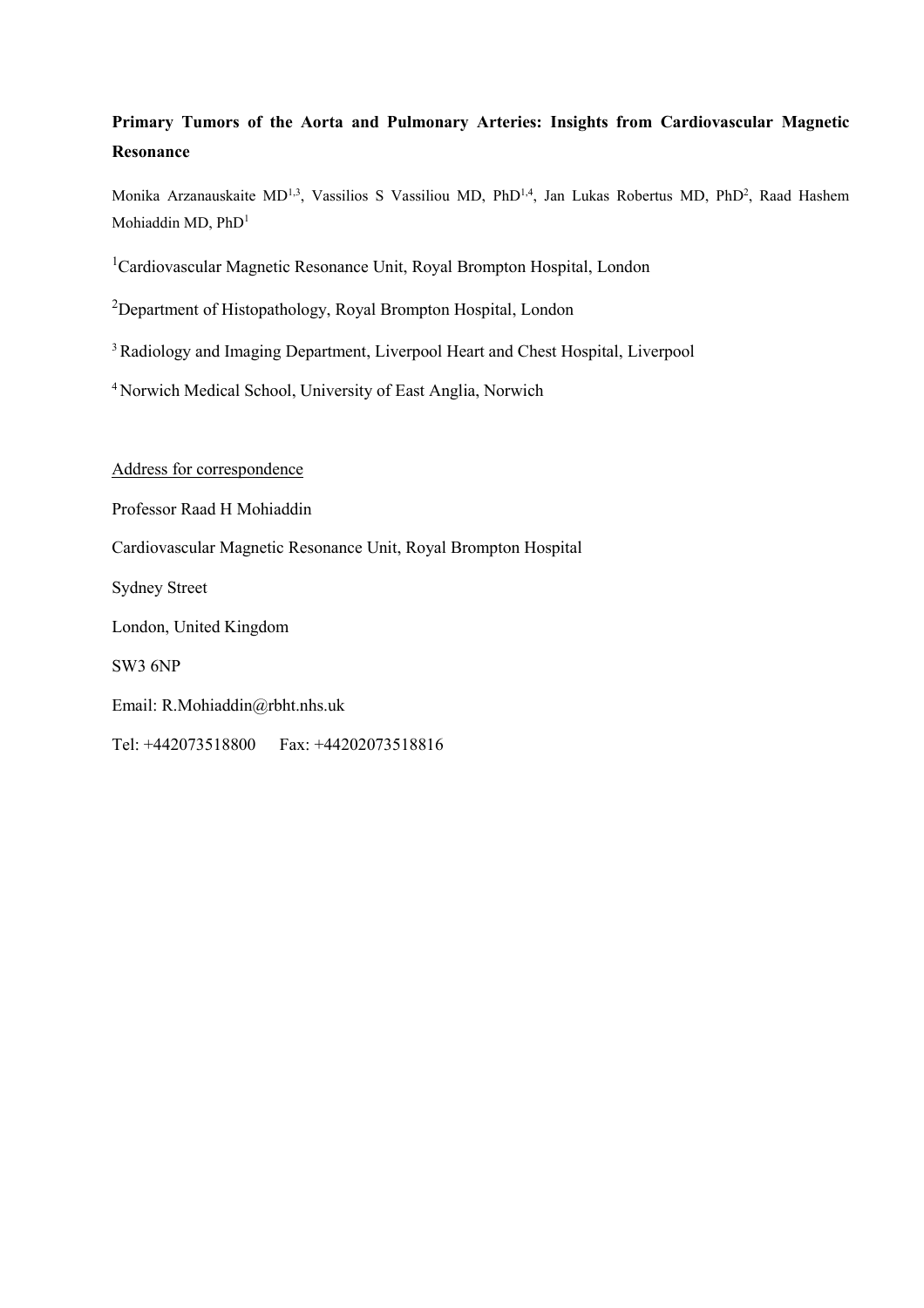## **Introduction**

As the access to advanced cardiac imaging grows, primary cardiovascular tumors are increasingly encountered despite being very rare (1). Primary tumors of the aorta and pulmonary arteries have non-specific clinical manifestations which often lead to a late diagnosis. These tumors are most commonly mesenchymal – with various types of sarcomas most frequently seen (2). Primary great artery sarcomas are rare and have been reported arising most frequently from the pulmonary artery trunk (2). Vascular location of a myxoma is extremely rare. Cardiovascular magnetic resonance (CMR) is an advanced imaging modality, which together with an efficient study protocol and expert analysis gives a timely accurate diagnosis or reduces the differential diagnosis entities. We reviewed the imaging findings of 10 patients with histologically proven primary tumors of the pulmonary arteries and the aorta who had CMR studies at our institution on a 1.5T Avanto, Siemens, with breath-holding and ECG-triggering technique.

Figure 1, Supplementary Video 1. Aortic myxoma. A 47 year old man presented with acute leg ischemia and was treated by embolectomy. On computed tomography, an aortic dissection and thrombus were suspected. CMR showed a large irregular intraluminal mobile mass arising from the posterior wall of the descending aorta (orange arrows), mildly hyperintense to the skeletal muscle on cine (A, Supplementary Video 1), T1-weighted (B), hyperintense on T2-STIR (C) with significant enhancement in late gadolinium phase (E) compared to the early phase (D). Histology of the viscous material from the embolectomy confirmed this to be a myxoma. Myxoma is the most common primary cardiac tumor, typically seen in the left atrium, attached to the septum. It usually varies in size, has smooth or lobulated contours and is slightly mobile. It does not cross tissue planes; usually, there is no pericardial involvement.



Figure 2. Aortic leyomyosarcoma. A 66 year old man presented with chest pain. In the inferior part of the visceral mediastinal compartment, there was a mass encasing the distal descending aorta (orange arrows). It was mildly heterogeneous on cine (A), T1-weighted (B) and hyperintense on T2-W STIR (C) images. There was some enhancement of the tumor on arterial phase of MR angiography (D), which was more evident on early and late phase gadoliniumenhanced images in the cross-cut plane (E, F). Leiomyosarcoma with spindle and pleomorphic cells, arranged in sheets and fascicles was seen on histology (G). Leiomyosarcoma is a malignant mesenchymal neoplasm containing smooth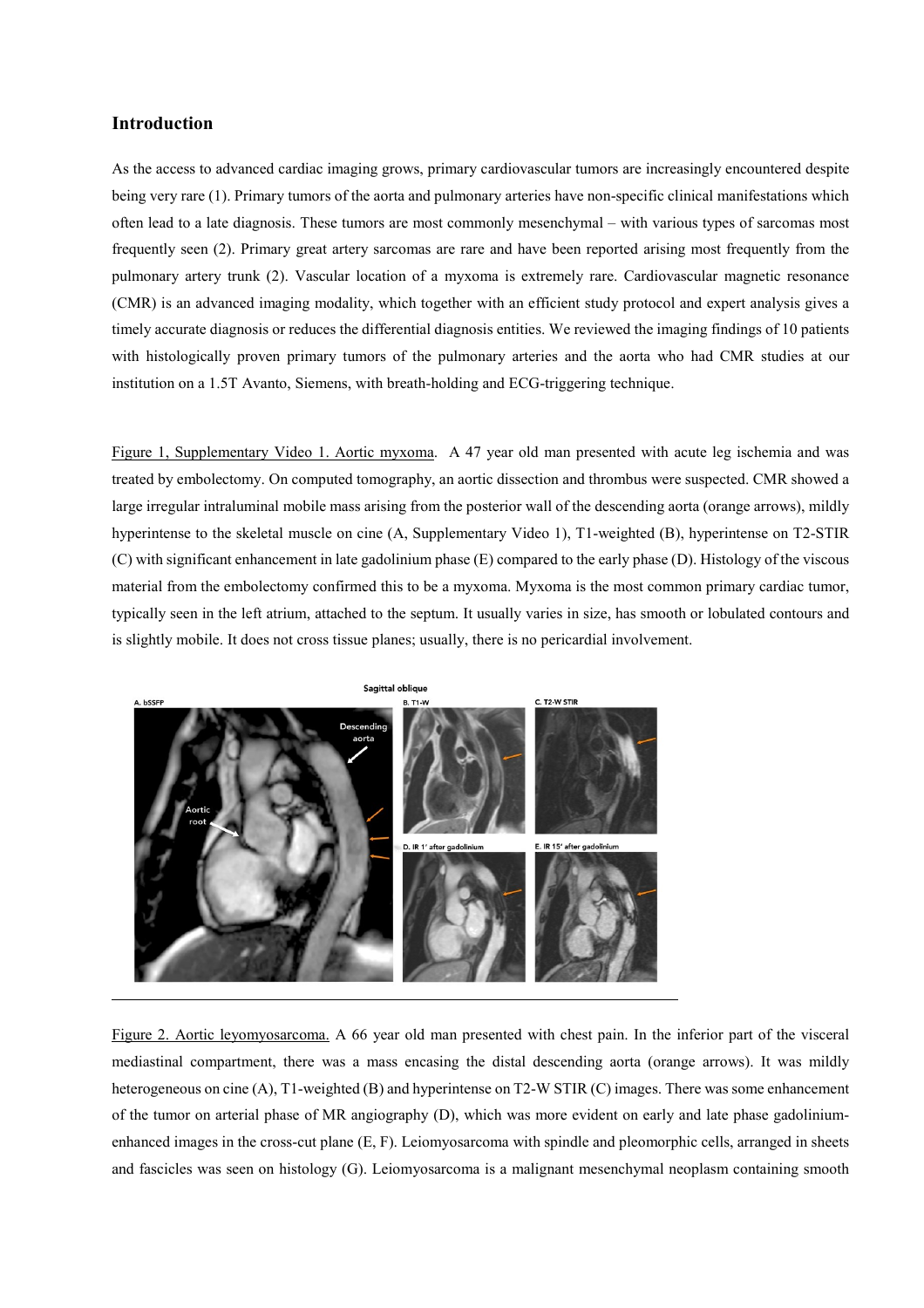muscle reminiscent spindle cells and collagenous background; it is most commonly found arising from the uterus or gastrointestinal tract. Vascular leiomyosarcomas are rare and usually affect the inferior vena cava; the aortic location is extremely rare. The tumor is sessile, solid and usually solitary.



Figure 3. Angiosarcoma of the right pulmonary artery (RPA). A 21 year old man with constriction of RPA seen on CT was referred to CMR. Axial (top panel) and cross-cut (mid panel) planes showed a lesion arising from the inferior and posterior walls of the right pulmonary artery with mildly hyperintense signal on T1-W images (A, D) and high signal on T2-W STIR images (B, E), orange arrows. On the late gadolinium phase (D, F) the lesion showed dense enhancement with an area of hypointense signal, suggestive of a thrombotic/necrotic component. There was segmental occlusion on pulmonary arterial phase of MR angiography (G, blue arrow). On through-plane velocity mapping study, there was flow acceleration in the RPA with peak recorded velocity of 1.6m/s (orange arrows in magnitude and phase images, H-I). Angiosarcoma, the most common primary cardiovascular malignancy, is a high grade sarcoma with prominent neovascularization and aggressive spread through tissue planes.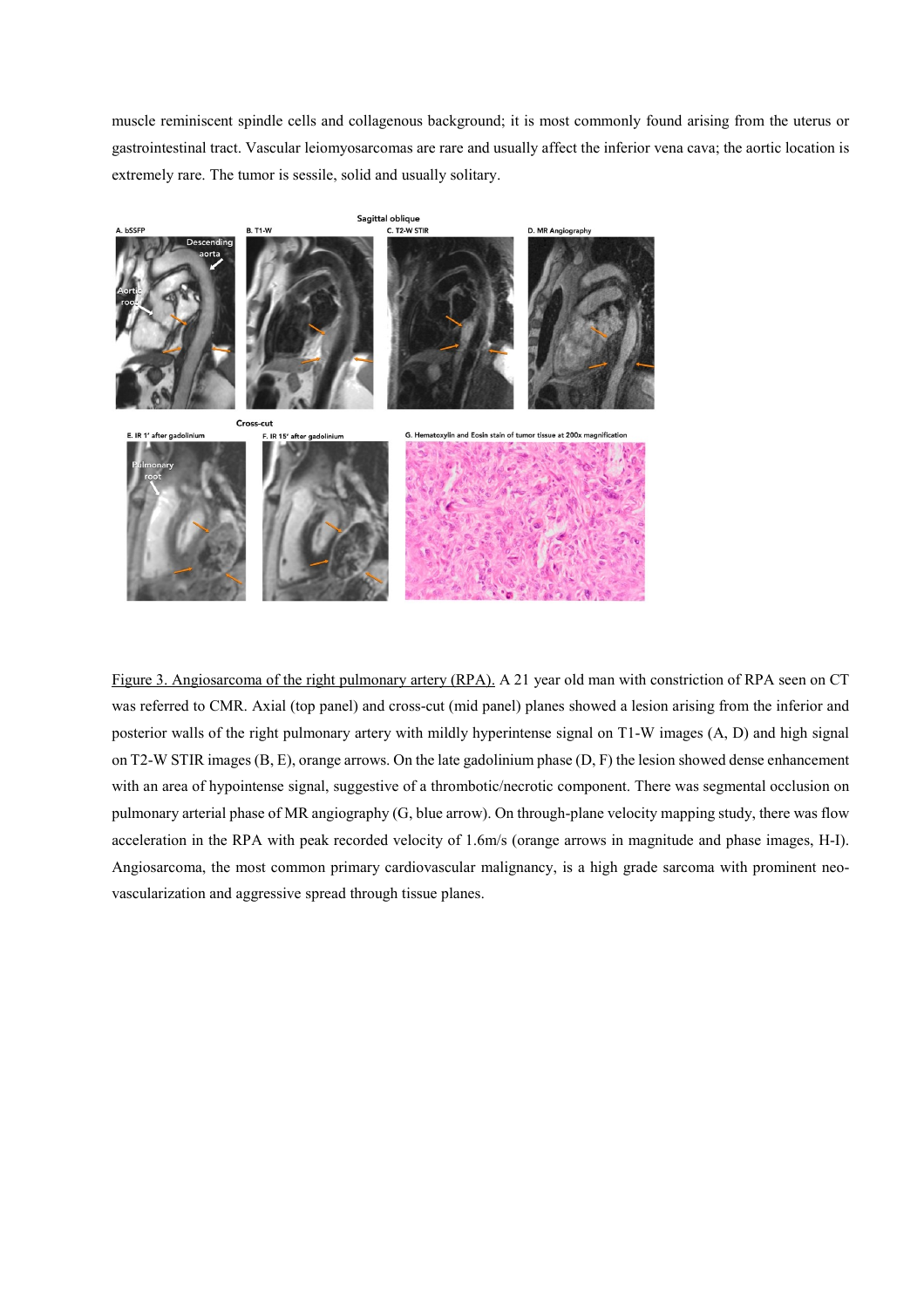

Figure 4. Spindle cell sarcoma of pulmonary arteries. A 70 year old woman with suspected leiomyosarcoma wasreferred to CMR to assess the extent of the mass. Intraluminal masses (orange arrows) within the MPA, RPA (top panel) and LPA (mid panel) were seen on CMR. The masses were hyperintense on T2 STIR (C, H) images and showed heterogeneous enhancement with areas of low signal intensity, suggesting thrombotic and/or necrotic changes on early (D, I) and late gadolinium phases (E, J). MRA was acquired to assess the anatomy of the affected pulmonary tree (K). On histology, pulmonary artery sarcoma showed spindle cells arranged in short fascicles with strong hyperchromatic and atypical nuclei (K). Spindle cell sarcoma of pulmonary arteries is often referred to as intimal sarcoma and usually has very similar imaging appearances to pleomorphic sarcoma: intraluminal heterogeneous mass spreading along the vessel's wall with obvious contrast enhancement and necrotic areas.

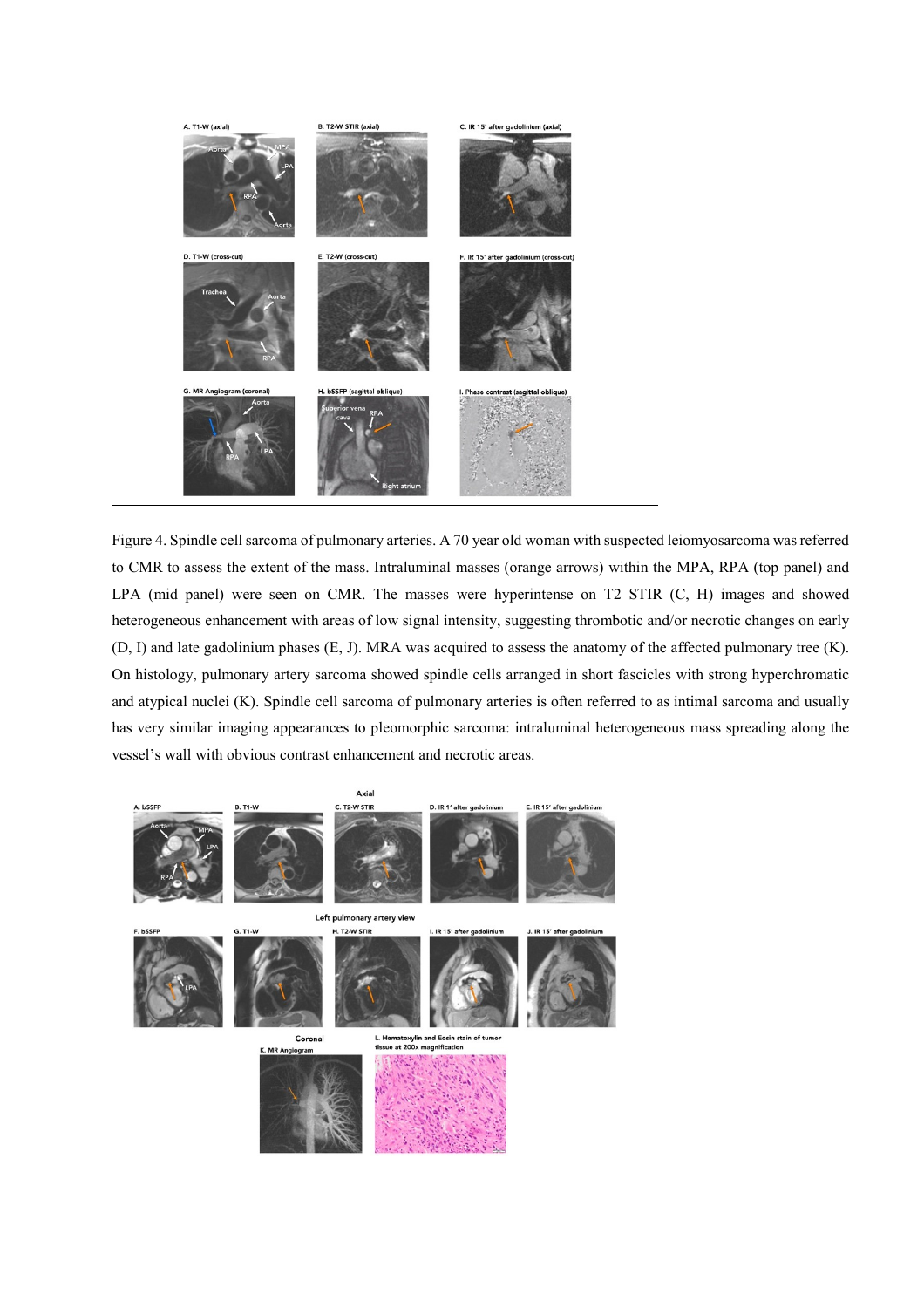Figure 5. Malignant peripheral nerve sheath tumor (MPNST). A 41 year old man presented with chest pain and breathlessness. A lobulated heterogeneous mass between the aortic root, pulmonary arteries and left atrium (orange arrows) was seen on CMR (axial plane in top panel, vertical long axis plane in bottom panel). It was mildly heterogeneous on T1-weighted and bSSFP images (A, C) and hyperintense as well as heterogeneous on T2-weighted images (B). The enhancement pattern on late phase inversion recovery image (D) indicates a fluid-filled necrotic component. The location suggests it may have originated from the pulmonary plexus. Previously known as malignant schwannoma, neurogenic sarcoma, and neurofibrosarcoma, malignant peripheral nerve sheath tumor is a neoplasm of peripheral neural origin and is often associated with neurofibromatosis type I.